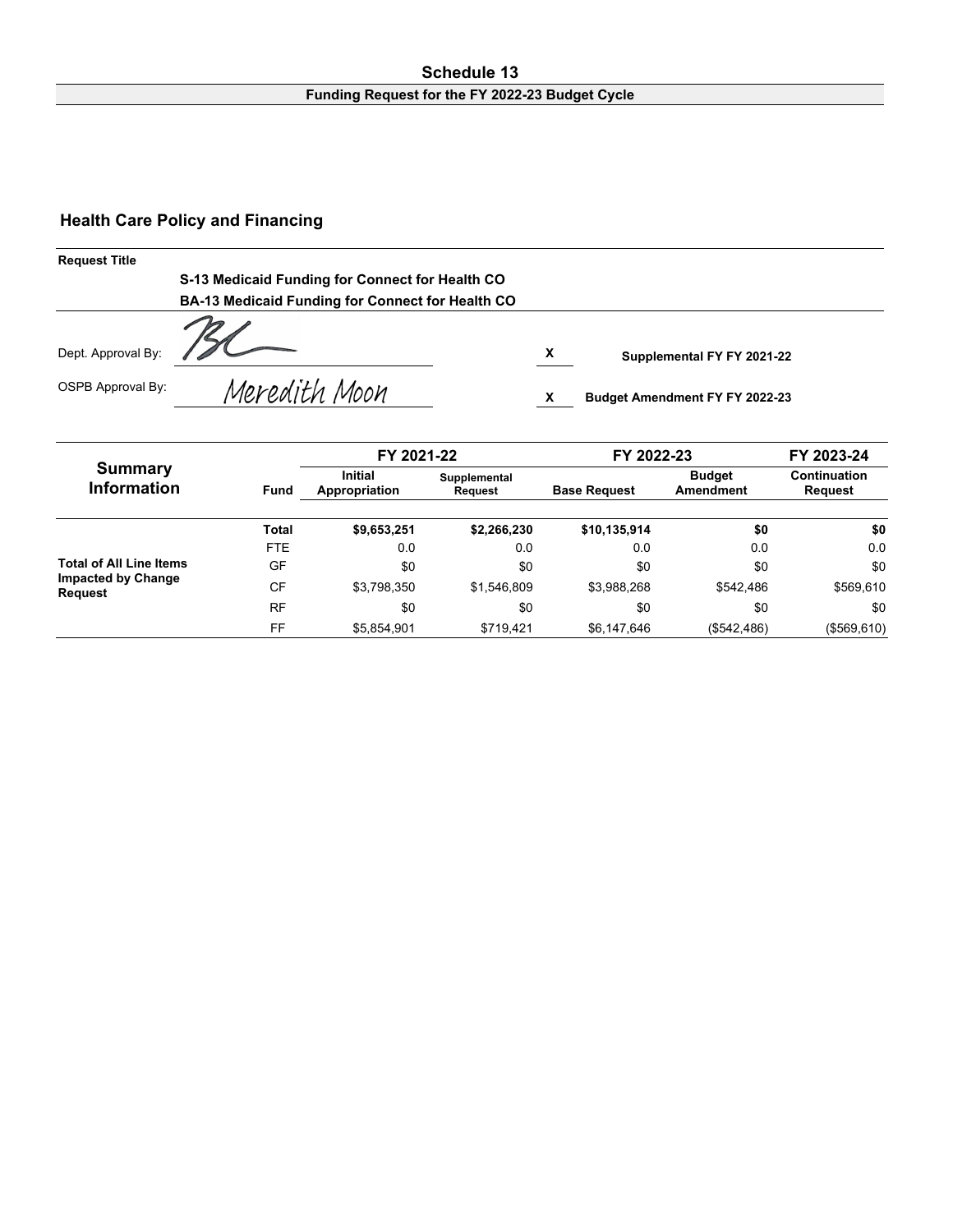|                                 |      | FY 2021-22                      |                         | FY 2022-23          |                            | FY 2023-24              |
|---------------------------------|------|---------------------------------|-------------------------|---------------------|----------------------------|-------------------------|
| Line Item<br><b>Information</b> | Fund | <b>Initial</b><br>Appropriation | Supplemental<br>Reauest | <b>Base Request</b> | <b>Budget</b><br>Amendment | Continuation<br>Reauest |

| 01. Executive Director's Office - Connect for Health Colorado Eligibility Determination |              |             |             |              |             |             |  |  |  |  |  |
|-----------------------------------------------------------------------------------------|--------------|-------------|-------------|--------------|-------------|-------------|--|--|--|--|--|
|                                                                                         | <b>Total</b> | \$9,653,251 | \$2,266,230 | \$10,135,914 | \$0         | \$0         |  |  |  |  |  |
|                                                                                         | <b>FTE</b>   | 0.0         | 0.0         | 0.0          | 0.0         | 0.0         |  |  |  |  |  |
|                                                                                         | GF           | \$0         | \$0         | \$0          | \$0         | \$0         |  |  |  |  |  |
|                                                                                         | CF           | \$3,798,350 | \$1,546,809 | \$3,988,268  | \$542,486   | \$569,610   |  |  |  |  |  |
|                                                                                         | <b>RF</b>    | \$0         | \$0         | \$0          | \$0         | \$0         |  |  |  |  |  |
|                                                                                         | FF           | \$5,854,901 | \$719,421   | \$6,147,646  | (\$542,486) | (\$569,610) |  |  |  |  |  |

| <b>Auxiliary Data</b>        |                                                                |                                                         |      |  |  |  |  |
|------------------------------|----------------------------------------------------------------|---------------------------------------------------------|------|--|--|--|--|
| <b>Requires Legislation?</b> | NO.                                                            |                                                         |      |  |  |  |  |
| <b>Type of Request?</b>      | Health Care Policy and Financing<br><b>Prioritized Request</b> | Interagency Approval or<br><b>Related Schedule 13s:</b> | None |  |  |  |  |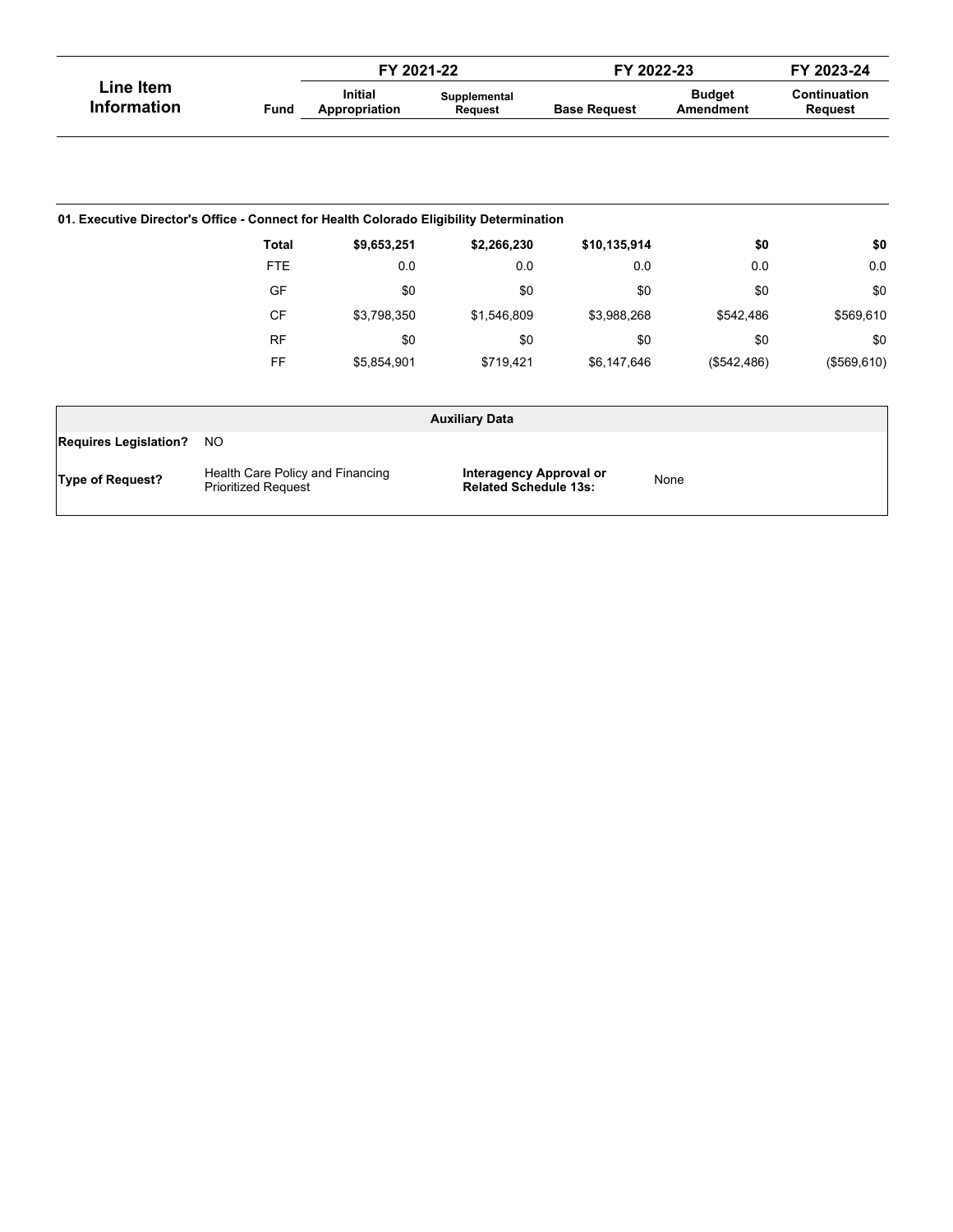Department of Health Care Policy & Financing **Jared Polis**

FY 2021-22 and FY 2022-23 Funding Request



Governor

**Kim Bimestefer** Executive Director

### **Department Priority: S-13, BA-13 Request Detail: Medicaid Funding for Connect for Health Colorado**

| Summary of Funding Change for FY 2021-22 and FY 2022-23 |                             |                              |                              |  |  |  |  |
|---------------------------------------------------------|-----------------------------|------------------------------|------------------------------|--|--|--|--|
|                                                         |                             |                              | <b>Incremental Change</b>    |  |  |  |  |
|                                                         | FY 2021-22<br>Appropriation | FY 2021-22<br><b>Request</b> | FY 2022-23<br><b>Request</b> |  |  |  |  |
| <b>Total Funds</b>                                      | \$9,653,251                 | \$2,266,230                  | \$0                          |  |  |  |  |
| <b>FTE</b>                                              | 0.0                         | 0.0                          | 0.0                          |  |  |  |  |
| <b>General Fund</b>                                     | \$0                         | \$0                          | \$0                          |  |  |  |  |
| Cash Funds                                              | \$3,798,350                 | \$1,546,809                  | \$542,486                    |  |  |  |  |
| <b>Reappropriated Funds</b>                             | \$0                         | \$0                          | \$0                          |  |  |  |  |
| <b>Federal Funds</b>                                    | \$5,854,901                 | \$719,421                    | (5542, 486)                  |  |  |  |  |

### *Summary of Request*

The Department of Health Care Policy & Financing requests an adjustment to spending authority for certified public expenditures (CPE) and federal funds in FY 2021-22 and ongoing to reimburse Connect for Health Colorado (C4HCO) for costs related to customer service and eligibility determination functions. C4HCO provides these services to applicants and clients eligible for Medicaid and the Children's Health Insurance Program (referred to in Colorado as the Child Health Plan Plus, or "CHP+") and is therefore eligible for federal reimbursement using CPE paid by C4HCO as matching funds. C4HCO costs were higher than expected in FY 2019-20, which has resulted in the department having insufficient spending authority in FY 2021-22 to fully reimburse C4HCO. Additionally, the proportion of CPE to federal funds in the department's current spending authority is misaligned with current C4HCO costs. Without an adjustment to the department's spending authority, reimbursement of federal funds to C4HCO will be limited to current spending authority and C4HCO will likely have unreimbursed costs which may impair its operations.

Cash funds included in this request are CPE, which reflect expenditures made by C4HCO. This request represents less than a 0.5% increase to the department's budget.

January 3, 2022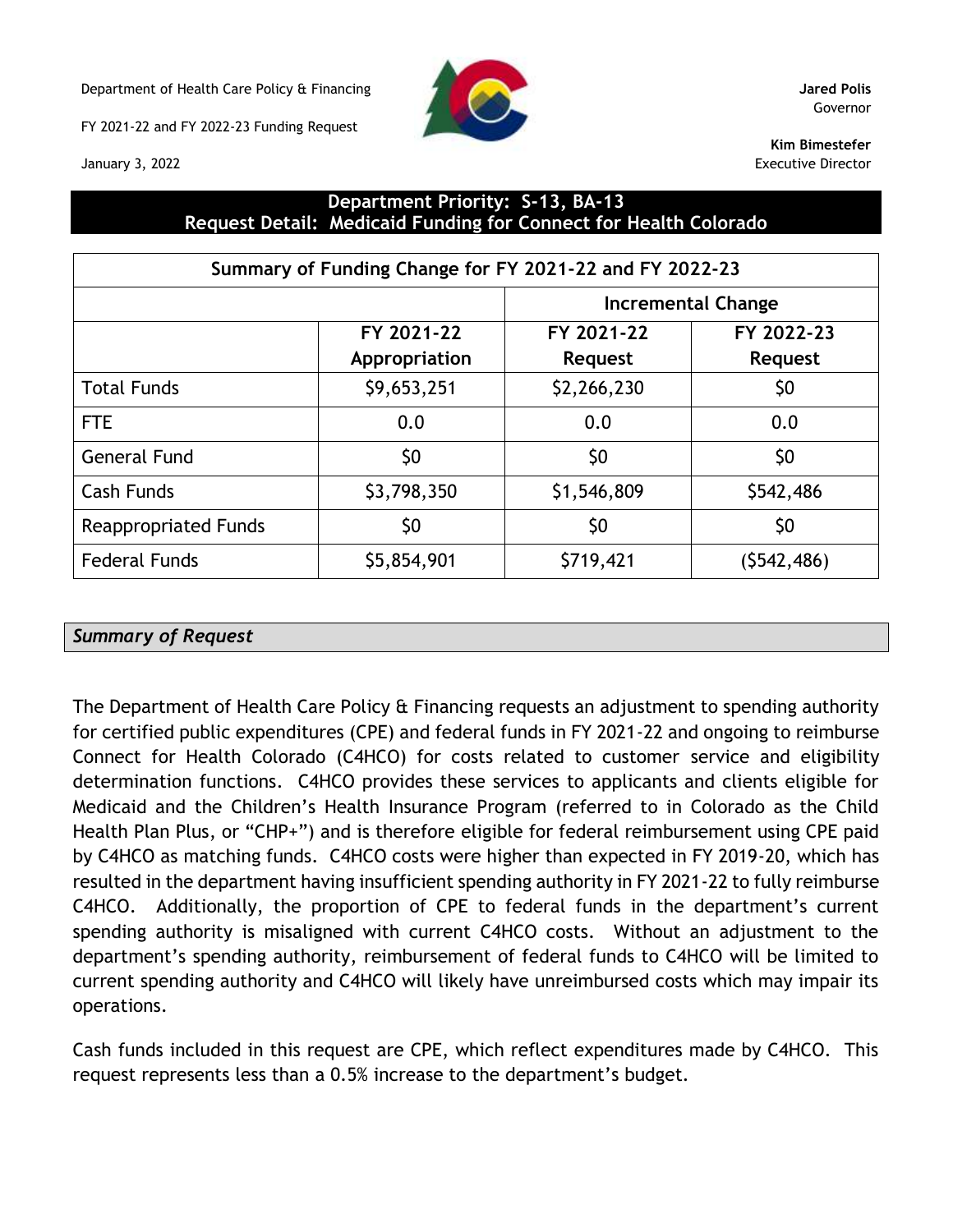#### *Current Program*

Connect for Health Colorado (C4HCO) assists individuals, families and small employers across Colorado in applying for health insurance and enrolling in Qualified Health Plans. The Medicaid and Children's Health Insurance Program (referred to in Colorado as the Child Health Plan Plus, or "CHP+") eligibility determination process is a fundamental component to C4HCO's operations and services provided to Coloradans because in order to be eligible for financial assistance through C4HCO, including Advanced Premium Tax Credits (APTC) or cost sharing reduction (CSR), federal law requires that a person be determined not eligible for Medicaid or CHP+.

Functions performed by C4HCO related to customer service and eligibility determinations for Medicaid and CHP+ are eligible for federal reimbursement per federal cost allocation principles (2 CFR § 200) using certification of public expenditure (CPE) paid by C4HCO as matching funds. The Centers for Medicare and Medicaid Services (CMS) has approved a cost allocation methodology for C4HCO specifying which cost centers are eligible for reimbursement including their medical assistance site (MA Site), customer service center, exchange assistance network non-county partners sites, technology costs, and a portion of general and administrative costs. The methodology incorporates numerous statistics including the results of an ongoing random moment time study (RMTS) of customer service center staff to estimate how much time is spent assisting Medicaid and CHP+ applicants and clients. C4HCO is reimbursed on a quarterly basis, but due to the complex nature of the cost allocation methodology and the time required to compile data like the RMTS results, reimbursement can be delayed up to nine months after the end of a quarter.

The General Assembly initially approved funding for C4HCO in FY 2016-17 as requested in the department's S-13/BA-13 "Medicaid Funding for Connect for Health Colorado." The cost allocation methodology was later finalized and approved by CMS, and the General Assembly adjusted the department's spending authority to align with updated cost expectations for FY 2018-19 onward, as requested in the department's FY 2020-21 ES-2 "Medicaid Funding for Connect for Health Colorado" and FY 2021-22 R-11 "Medicaid Funding for Connect for Health Colorado."

### *Problem or Opportunity*

The department has insufficient spending authority to fully reimburse C4HCO for expected FY 2021-22 costs resulting from an unanticipated spike in FY 2019-20 costs. Additionally, the proportion of CPE to federal funds in the department's spending authority is out of alignment with current C4HCO costs.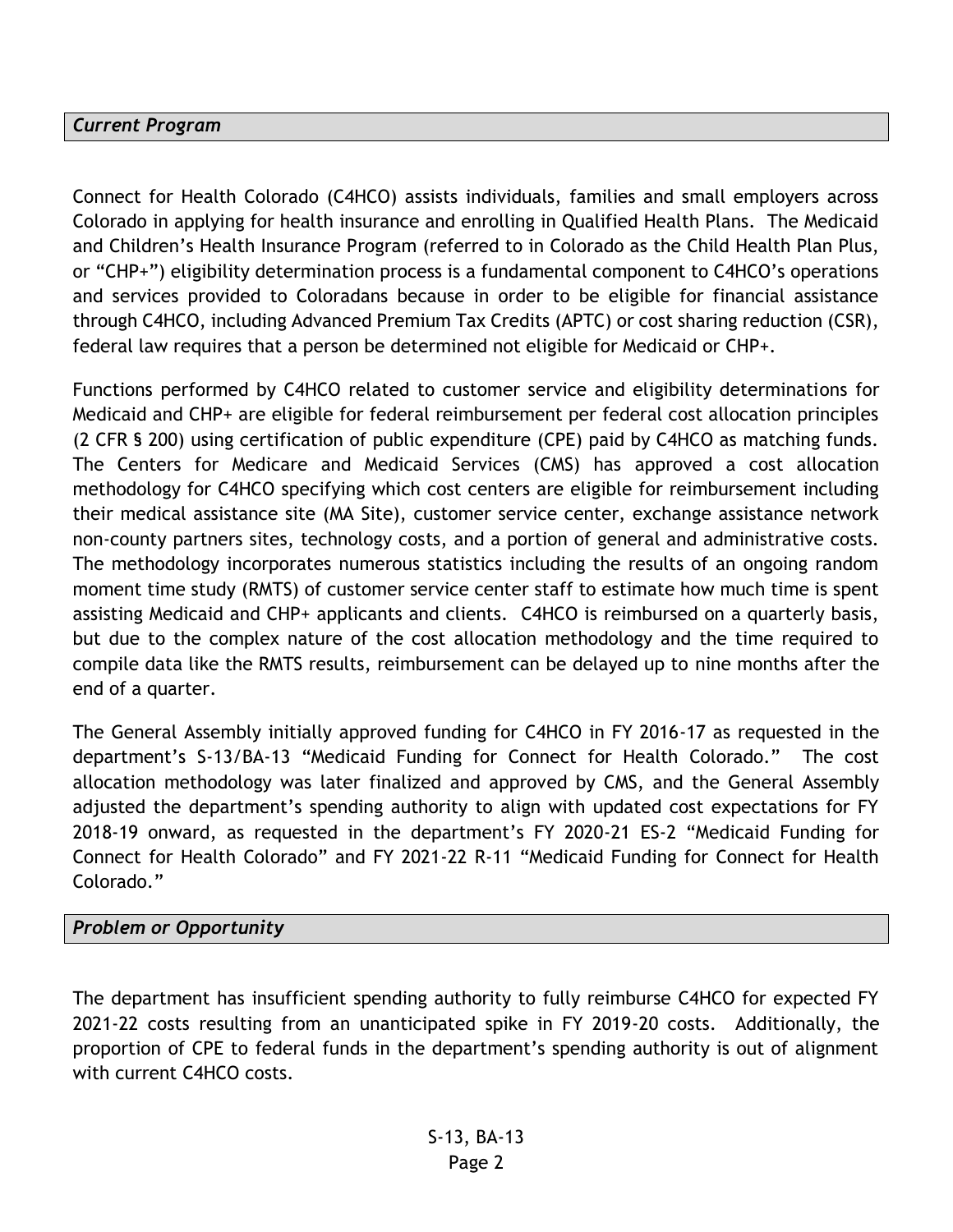C4HCO had an unanticipated spike in FY 2019-20 costs, causing the supplemental appropriation from the department's FY 2020-21 ES-2 to be insufficient to fully reimburse C4HCO for eligible FY 2019-20 costs. Thus, to fully reimburse C4HCO for FY 2019-20 costs, the department used FY 2020-21 spending authority that was originally meant to reimburse C4HCO for FY 2020-21 costs. In turn, to fully reimburse C4HCO for FY 2020-21 costs, the department is using FY 2021-22 spending authority that was originally meant to reimburse C4HCO for FY 2021-22 costs. This domino effect stemming from the spike in FY 2019-20 costs has resulted in insufficient spending authority in FY 2021-22 to reimburse C4HCO for expected FY 2021-22 costs.

The spike in costs was primarily due to moving functions previously performed by C4HCO's customer service center to their MA Site in FY 2019-20. This changed the way costs were calculated in the cost allocation methodology because the methodology for calculating customer service center costs is based on an RMTS, whereas the methodology for calculating MA Site costs is based on a count of eligibility determinations performed. Counting eligibility determinations is a more accurate method for capturing these costs and resulted in a significant increase in costs eligible for federal reimbursement. However, in FY 2020-21 and ongoing, this increase has been more than offset by a less-expensive C4HCO sub-contract for their customer service center, and a reduction in technology support costs due to C4HCO performing the function internally instead of through a sub-contract. Thus, FY 2020-21 and ongoing costs are expected to be back down from the spike in FY 2019-20.

Additionally, the proportion of CPE to federal funds in the department's spending authority for C4HCO costs is misaligned with recent actual costs and expected future costs. This is primarily due to C4HCO moving the functions previously performed by their customer service center to their MA Site in FY 2019-20. Per the cost allocation methodology approved by CMS, a portion of customer service center costs are eligible for federal reimbursement at a 75% federal financial participation (FFP) rate; however, MA Site costs are only eligible for federal reimbursement at a 50% FFP rate. Thus, the shift in functions has caused a greater proportion of costs to be reimbursed at the 50% FFP rate and less at the 75% FFP rate. This has caused a misalignment with the department's spending authority, which has too high a proportion of federal funds.

### *Proposed Solution*

The department requests \$2,266,230 total funds in FY 2021-22, including \$1,546,809 cash funds and \$719,421 federal funds; \$0 total funds in FY 2022-23, including \$542,486 cash funds and a reduction of \$542,486 federal funds; and \$0 total funds in FY 2023-24, including \$569,610 cash funds and a reduction of \$569,610 federal funds. The requested funding will be used to reimburse C4HCO with federal funds for eligible costs associated with administering department programs per the cost allocation methodology approved by CMS. The requested funding will allow the department to fully reimburse C4HCO for expected FY 2021-22 costs by increasing FY 2021-22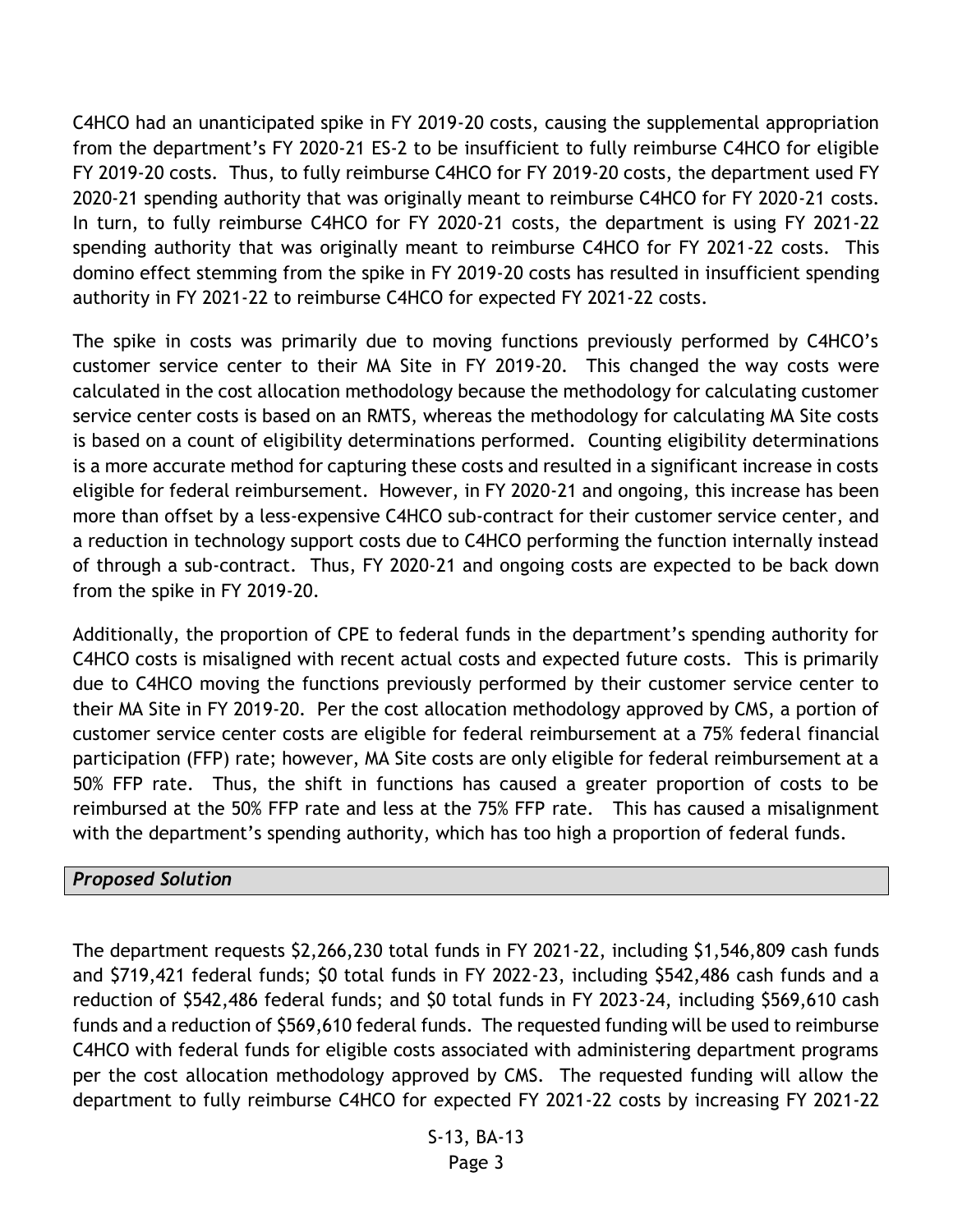spending authority, which is currently insufficient as a result of the spike in C4HCO's FY 2019-20 costs. Additionally, the requested funding will align the proportion of CPE to federal funds in the department's spending authority with recent actual C4HCO costs and expected future costs in FY 2021-22 and ongoing.

If this request is not approved, the department will need to reduce or delay payment to C4HCO as it will not be able to fully draw federal funds for the Medicaid and CHP+ customer service and eligibility determination-related work that is currently being done by C4HCO. As a result, C4HCO will inappropriately absorb these costs within its existing revenue. This could negatively impact C4HCO's ability to carry on normal operations and continue providing valuable services to Medicaid and CHP+ clients and applicants.

This request is a technical funding adjustment to address fluctuations in C4HCO costs and therefore is not reflected on the OSPB evidence continuum.

#### *Anticipated Outcomes*

If approved, the department anticipates this request will allow full reimbursement of C4HCO for eligible costs in FY 2021-22 by increasing the department's FY 2021-22 CPE and federal funds spending authority. Additionally, the department anticipates this request will allow for full reimbursement of C4HCO in FY 2021-22 and future years by appropriately aligning the proportion of CPE to federal funds in the department's appropriation with recent actual costs, which are expected to continue in the same proportion in future years.

This request links to the Operational Excellence and Customer Service Pillar of the department's FY 2021-22 Performance Plan by performing customer service and instilling a person- and familycentered approach to eligibility determination. This request will help maintain a positive client experience for Medicaid and CHP+ applicants and all Coloradans seeking health insurance by ensuring that the "no wrong door" approach to eligibility determination can be sustained by providing funding to C4HCO for their administrative work related to department programs.

#### *Assumptions and Calculations*

Detailed calculations can be found in the attached appendix. Tables 1 and 2 show a summary of the request by line item and initiative, respectively. Table 3 shows the current department Spending Authority for C4HCO compared to costs eligible for reimbursement by fiscal year.

As shown in table 3, spending authority for FY 2018-19 and FY 2019-20 is the sum of the department's Connect for Health Colorado Systems line item (now eliminated) and Connect for Health Colorado Eligibility Determinations line item. The department's FY 2021-22 R-11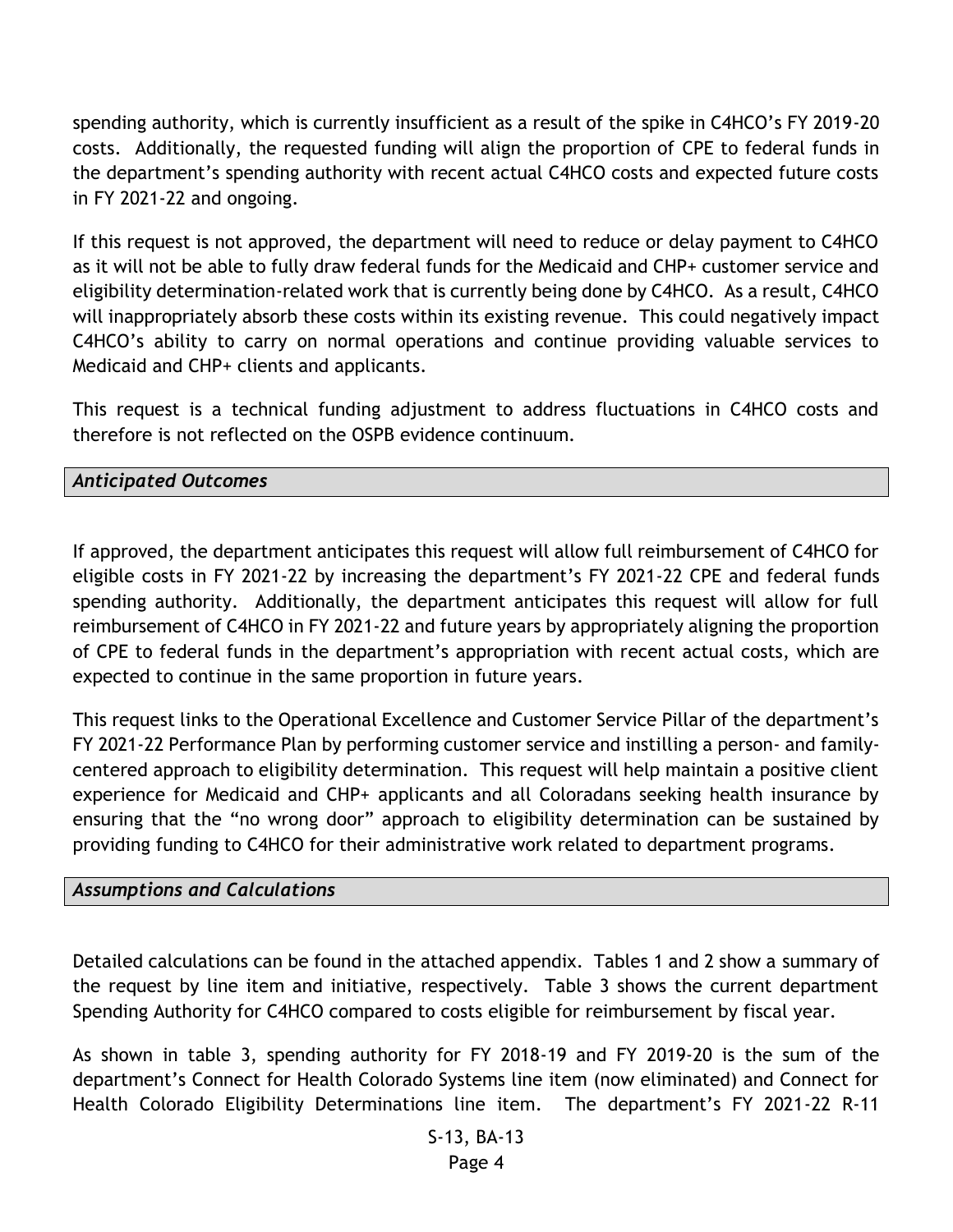consolidated these line items, so spending authority for FY 2020-21 and future years is all in the Connect for Health Colorado Eligibility Determinations line item.

Also shown in table 3, costs for FY 2018-19 and FY 2019-20 reflect actual costs eligible for federal reimbursement. Costs for FY 2020-21 reflect actual costs for the first three quarters plus an assumed amount for the fourth quarter equal to the average of the first three quarters (the department does not have actual costs for the fourth quarter due to delayed cost allocation calculations). Costs for FY 2021-22 through FY 2023-24 show the department's current contracted amount with C4HCO, which include an annual 5.0% inflationary increase. Finally, costs for FY 2024-25 assume a 5.0% inflationary increase over FY 2023-24 costs consistent with the inflationary increase built into current contracted amounts.

Also shown in table 3, the department assumes the overall FFP for FY 2021-22 costs and future years will be consistent with the FFP for FY 2019-20 actuals and the expected FFP for FY 2020- 21 (based on three quarters of actuals and the fourth-quarter estimate). Since FY 2019-20 and FY 2020-21 have the same overall FFP, the department assumes it is reasonable to expect FFP to remain at this level in future years. The overall FFP reflects a blend of C4HCO costs that are eligible for either 50% FFP Medicaid administration match, 75% FFP Medicaid administration match, or a variable FFP rate for CHP+ administration.

Also shown in table 3, the department has reverted federal funds spending authority in FY 2018- 19 through FY 2020-21 as part of the state's standard payable process. The state utilizes the payable process for C4HCO to preserve spending authority after the end of the fiscal year because of the significant delays in reimbursement caused by cost allocation calculations. The department fully expends the CPE funds in each year's payable before federal funds due to C4HCO spending authority having too high a proportion of federal funds compared to actual costs. This results in leftover federal funds spending authority in the payable that cannot be expended due to no remaining CPE spending authority in the payable to provide the state match. The leftover federal funds spending authority is reverted once payments for the year are complete and the payable is liquidated. The department has accounted for this in table 3 by subtracting the leftover federal funds in each year's payable from the spending authority, to ensure the requested supplemental spending authority in FY 2021-22 includes the impact of reverting these federal funds.

### *Supplemental, 1331 Supplemental or Budget Amendment Criteria*

This request meets supplemental criteria because new data resulting in substantive changes in funding needs was received in late FY 2020-21, after deadlines had passed for adjusting the FY 2020-21 or FY 2021-22 budget through standard processes. The new data included final FY 2019- 20 C4HCO cost reports, which showed that an adjustment to spending authority will be needed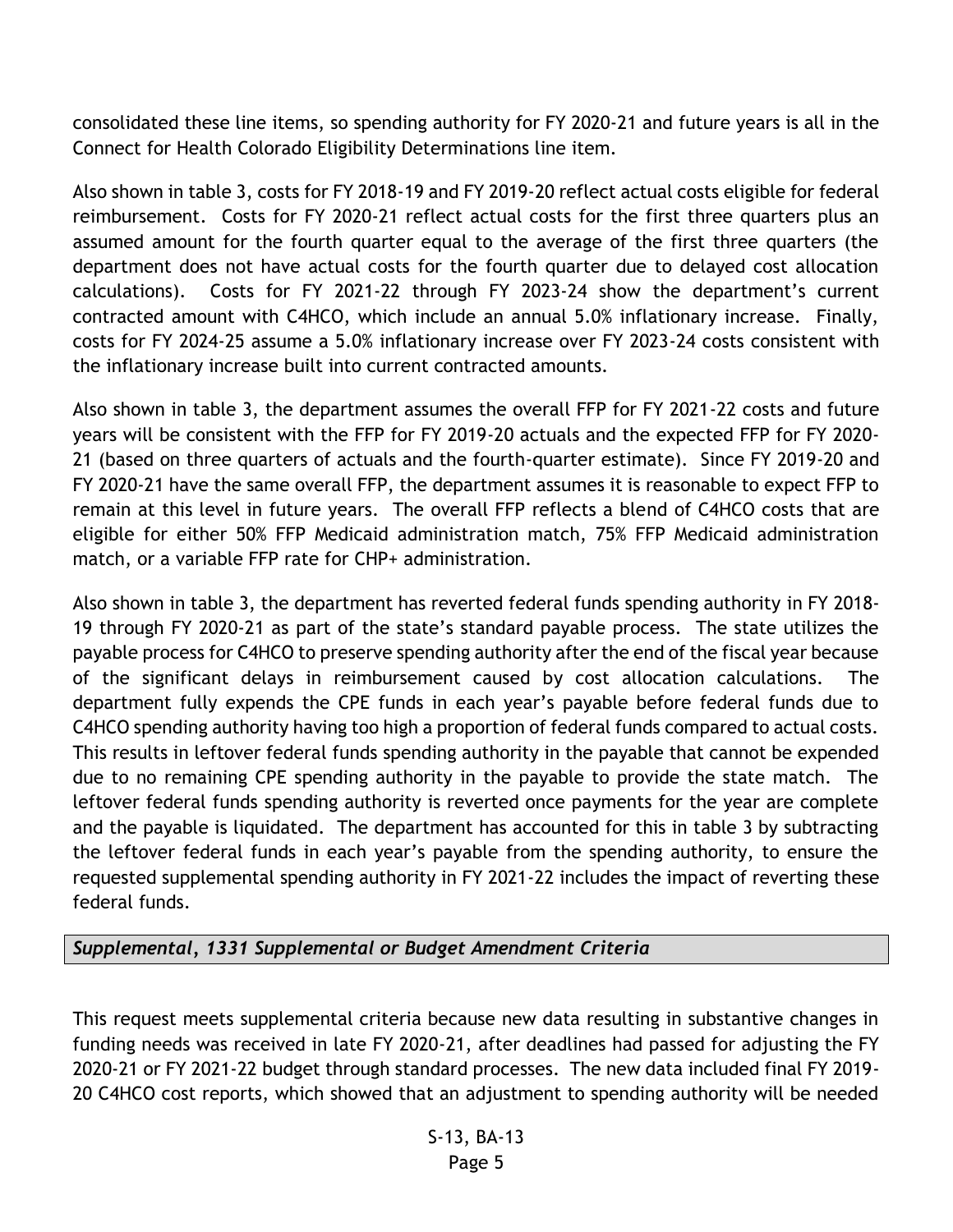to fully reimburse C4HCO for the federal share of costs related to administering department programs.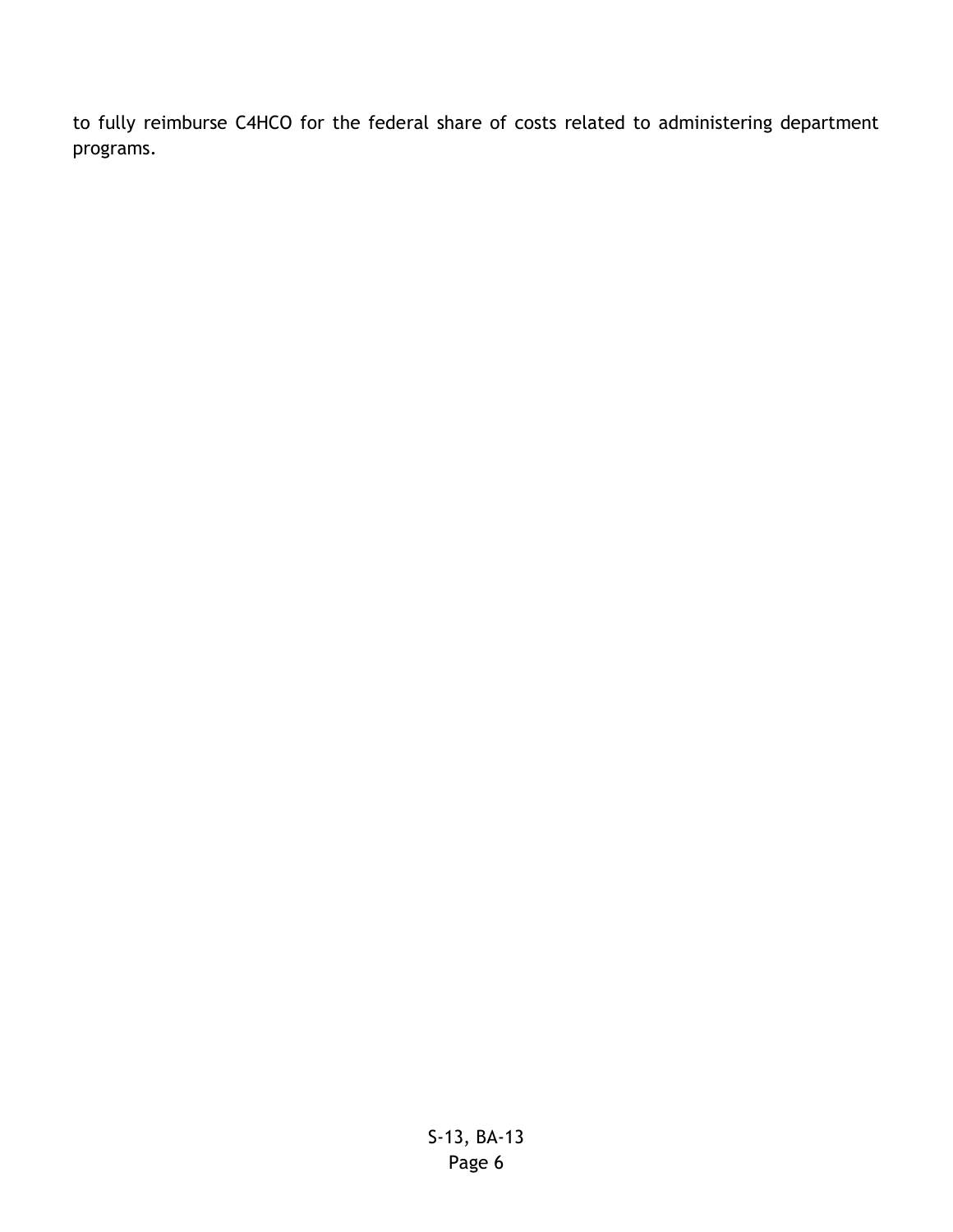# S-13, BA-13 Medicaid Funding for Connect for Health Colorado Appendix A: Assumptions and Calculations

|             | Table 1.1<br>Summary by Line Item<br>FY 2021-22                                                                                                     |                    |            |                     |                   |                                  |                      |                           |  |  |
|-------------|-----------------------------------------------------------------------------------------------------------------------------------------------------|--------------------|------------|---------------------|-------------------|----------------------------------|----------------------|---------------------------|--|--|
| <b>IRow</b> | Line Item                                                                                                                                           | <b>Total Funds</b> | <b>FTE</b> | <b>General Fund</b> | <b>Cash Funds</b> | Reappropriated  <br><b>Funds</b> | <b>Federal Funds</b> | <b>Notes/Calculations</b> |  |  |
| А           | $(1)$ Executive Director's Office; (D) Eligibility<br>Determinations and Client Services; Connect<br>for Health Colorado Eligibility Determinations | \$2,266,230        | 0.0        | \$0                 | \$1,546,809       | \$0                              | \$719,421            | Table 2.1, Row E          |  |  |
| B           | Total Reguest                                                                                                                                       | \$2,266,230        | 0.0        | \$0                 | \$1,546,809       | \$0                              | $$719,421$ Row A     |                           |  |  |

| Table 1.2<br>Summary by Line Item<br>FY 2022-23 |                                                                                                                                                     |                    |      |              |                   |                                |                      |                                |  |
|-------------------------------------------------|-----------------------------------------------------------------------------------------------------------------------------------------------------|--------------------|------|--------------|-------------------|--------------------------------|----------------------|--------------------------------|--|
| <b>I</b> Row                                    | Line Item                                                                                                                                           | <b>Total Funds</b> | FTE. | General Fund | <b>Cash Funds</b> | Reappropriated<br><b>Funds</b> | <b>Federal Funds</b> | <b>Notes/Calculations</b>      |  |
|                                                 | $(1)$ Executive Director's Office; (D) Eligibility<br>Determinations and Client Services; Connect<br>for Health Colorado Eligibility Determinations | \$0                | 0.0  | \$0          | \$542,486         | \$0                            |                      | $(5542, 486)$ Table 2.2, Row B |  |
| R                                               | <b>Total Request</b>                                                                                                                                | \$0                | 0.0  | \$0          | \$542,486         | S0                             | $(5542, 486)$ Row A  |                                |  |

|              | Table 1.3<br>Summary by Line Item<br>FY 2023-24                                                                                                     |                    |            |              |            |                                                                     |                     |                              |  |  |
|--------------|-----------------------------------------------------------------------------------------------------------------------------------------------------|--------------------|------------|--------------|------------|---------------------------------------------------------------------|---------------------|------------------------------|--|--|
| <b>I</b> Row | Line Item                                                                                                                                           | <b>Total Funds</b> | <b>FTE</b> | General Fund | Cash Funds | $\overline{R}$ Reappropriated $\vert$ Federal Funds<br><b>Funds</b> |                     | <b>Notes/Calculations</b>    |  |  |
| A            | $(1)$ Executive Director's Office; (D) Eligibility<br>Determinations and Client Services; Connect<br>for Health Colorado Eligibility Determinations | \$0                | 0.0        | \$0          | \$569,610  | \$0                                                                 |                     | (\$569,610) Table 2.3, Row B |  |  |
| В            | Total Request                                                                                                                                       | \$0                | 0.0        | \$0          | \$569,610  | \$0                                                                 | $(S569, 610)$ Row A |                              |  |  |

|            | Table 1.4<br>Summary by Line Item<br>FY 2024-25 and Ongoing                                                                                            |                    |      |                     |                   |                                  |                      |                                |  |  |
|------------|--------------------------------------------------------------------------------------------------------------------------------------------------------|--------------------|------|---------------------|-------------------|----------------------------------|----------------------|--------------------------------|--|--|
| <b>Row</b> | Line Item                                                                                                                                              | <b>Total Funds</b> | FTE. | <b>General Fund</b> | <b>Cash Funds</b> | Reappropriated  <br><b>Funds</b> | <b>Federal Funds</b> | <b>Notes/Calculations</b>      |  |  |
|            | $(1)$ Executive Director's Office; (D) Eligibility<br>A  Determinations and Client Services; Connect<br>for Health Colorado Eligibility Determinations | \$532,136          | 0.0  | \$0                 | \$807,475         | \$0                              |                      | $(S275, 339)$ Table 2.4, Row B |  |  |
| B          | <b>Total Request</b>                                                                                                                                   | \$532,136          | 0.0  | \$0                 | \$807,475         | \$0                              | $($275,339)$ Row A   |                                |  |  |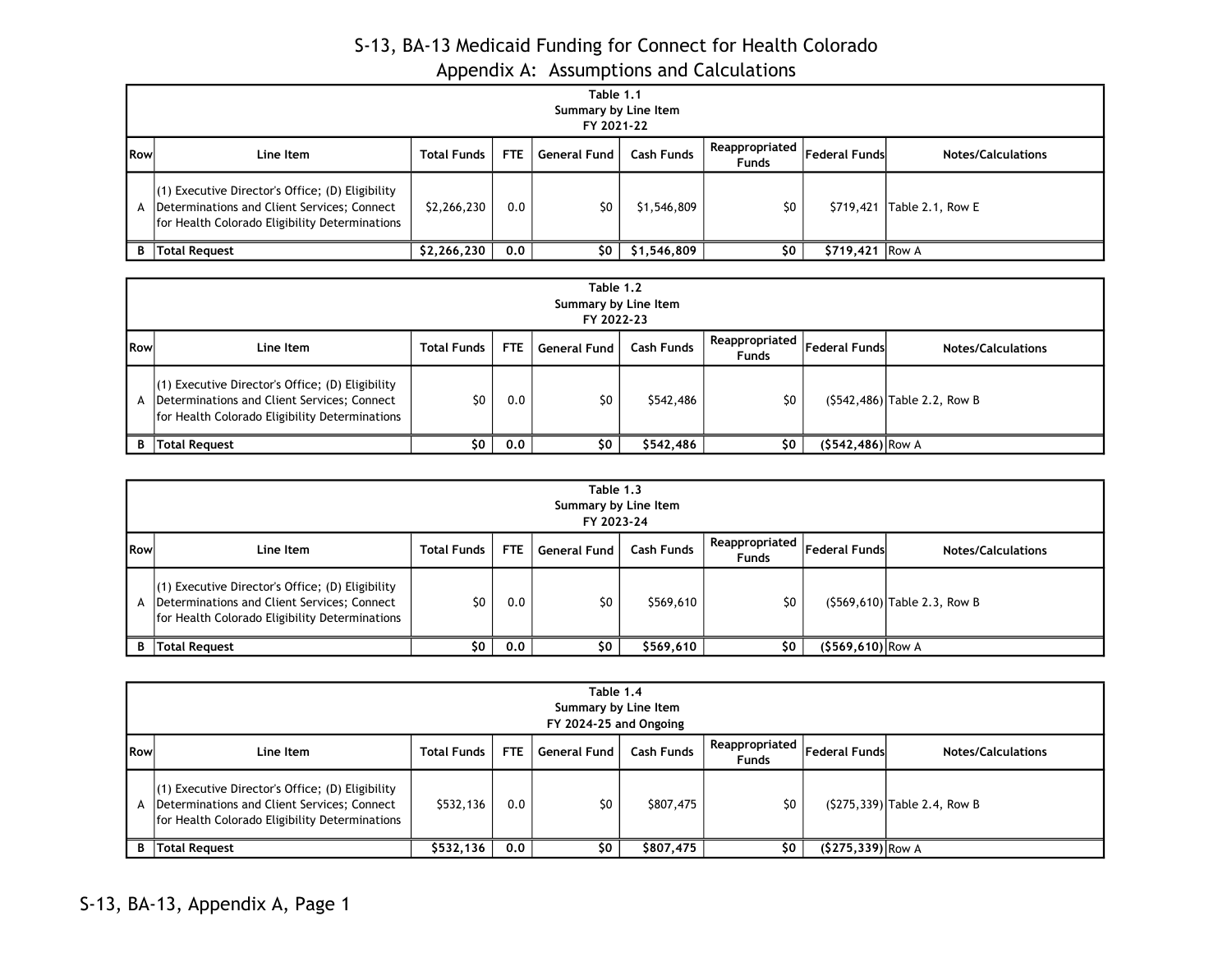# S-13, BA-13 Medicaid Funding for Connect for Health Colorado

| Appendix A: Assumptions and Calculations |  |
|------------------------------------------|--|
|                                          |  |

|            | Table 2.1<br>Summary by Initiative<br>FY 2021-22         |                    |            |                     |                   |                                |                      |                                          |  |  |
|------------|----------------------------------------------------------|--------------------|------------|---------------------|-------------------|--------------------------------|----------------------|------------------------------------------|--|--|
| <b>Row</b> | <b>Item</b>                                              | <b>Total Funds</b> | <b>FTE</b> | <b>General Fund</b> | <b>Cash Funds</b> | Reappropriated<br><b>Funds</b> | <b>Federal Funds</b> | <b>Notes/Calculations</b>                |  |  |
| A          | Account for FY 2018-19 C4HCO Appropriation<br>IShortfall | \$3,619,009        | 0.0        | \$0                 | \$1,490,700       | \$0                            |                      | \$2,128,309 Table 3, Row D $*$ (-1)      |  |  |
| B.         | Account for FY 2019-20 C4HCO Appropriation<br>IShortfall | \$5,234,936        | 0.0        | \$0                 | \$2,687,744       | \$0                            |                      | \$2,547,192 Table 3, Row H $*$ (-1)      |  |  |
|            | Account for FY 2020-21 C4HCO Appropriation<br> Surplus   | (56, 587, 715)     | 0.0        | \$0                 | (53, 148, 288)    | \$0                            |                      | $(53, 439, 427)$ Table 3, Row L $*$ (-1) |  |  |
| D          | Account for FY 2021-22 C4HCO Match Rate<br> Adjustment   | \$0                | 0.0        | \$0                 | \$516,653         | \$0                            |                      | $(5516, 653)$ Table 3, Row O $*$ (-1)    |  |  |
| E.         | <b>Total Request</b>                                     | \$2,266,230        | 0.0        | \$0                 | \$1,546,809       | \$0                            |                      | $$719,421$ Sum of Rows A thru D          |  |  |

|     | Table 2.2<br>Summary by Initiative<br>FY 2022-23      |                    |     |              |                   |                                                                                                |                     |                                       |  |  |
|-----|-------------------------------------------------------|--------------------|-----|--------------|-------------------|------------------------------------------------------------------------------------------------|---------------------|---------------------------------------|--|--|
| Row | Item                                                  | <b>Total Funds</b> | FTE | General Fund | <b>Cash Funds</b> | $\left  \text{.} \right $ Reappropriated $\left  \text{Federal Funds} \right $<br><b>Funds</b> |                     | <b>Notes/Calculations</b>             |  |  |
|     | Account for FY 2022-23 C4HCO Match Rate<br>Adjustment | \$0                | 0.0 | \$0          | \$542,486         | \$0                                                                                            |                     | $(5542, 486)$ Table 3, Row R $*$ (-1) |  |  |
| B   | Total Request                                         | \$0                | 0.0 | \$0          | \$542,486         | \$0                                                                                            | $(5542, 486)$ Row A |                                       |  |  |

|              | Table 2.3<br>Summary by Initiative<br>FY 2023-24      |                    |            |              |                   |                                |                      |                                       |  |
|--------------|-------------------------------------------------------|--------------------|------------|--------------|-------------------|--------------------------------|----------------------|---------------------------------------|--|
| <b>I</b> Row | Item                                                  | <b>Total Funds</b> | <b>FTE</b> | General Fund | <b>Cash Funds</b> | Reappropriated<br><b>Funds</b> | <b>Federal Funds</b> | <b>Notes/Calculations</b>             |  |
|              | Account for FY 2023-24 C4HCO Match Rate<br>Adjustment | \$0                | 0.0        | \$0          | \$569,610         | \$0                            |                      | $(5569, 610)$ Table 3, Row U $*$ (-1) |  |
|              | <b>B</b> Total Request                                | \$0                | 0.0        | Ş0.          | \$569,610         | \$0                            | $($569,610)$ Row A   |                                       |  |

|     | Table 2.4<br>Summary by Initiative<br>FY 2024-25 and Ongoing                      |                    |            |                     |                   |                                                      |                     |                                      |  |
|-----|-----------------------------------------------------------------------------------|--------------------|------------|---------------------|-------------------|------------------------------------------------------|---------------------|--------------------------------------|--|
| Row | Item                                                                              | <b>Total Funds</b> | <b>FTE</b> | <b>General Fund</b> | <b>Cash Funds</b> | $=$ Reappropriated $ $ Federal Funds<br><b>Funds</b> |                     | <b>Notes/Calculations</b>            |  |
|     | Account for FY 2024-25 and Ongoing C4HCO<br>Match Rate Adjustment and 5% Increase | \$532,136          | 0.0        | SO.                 | \$807,475         | \$0                                                  |                     | $(S275,339)$ Table 3, Row X $*$ (-1) |  |
| B   | Total Request                                                                     | \$532,136          | 0,0        | Ş0                  | \$807,475         | \$0                                                  | $(S275, 339)$ Row A |                                      |  |

S-13, BA-13, Appendix A, Page 2